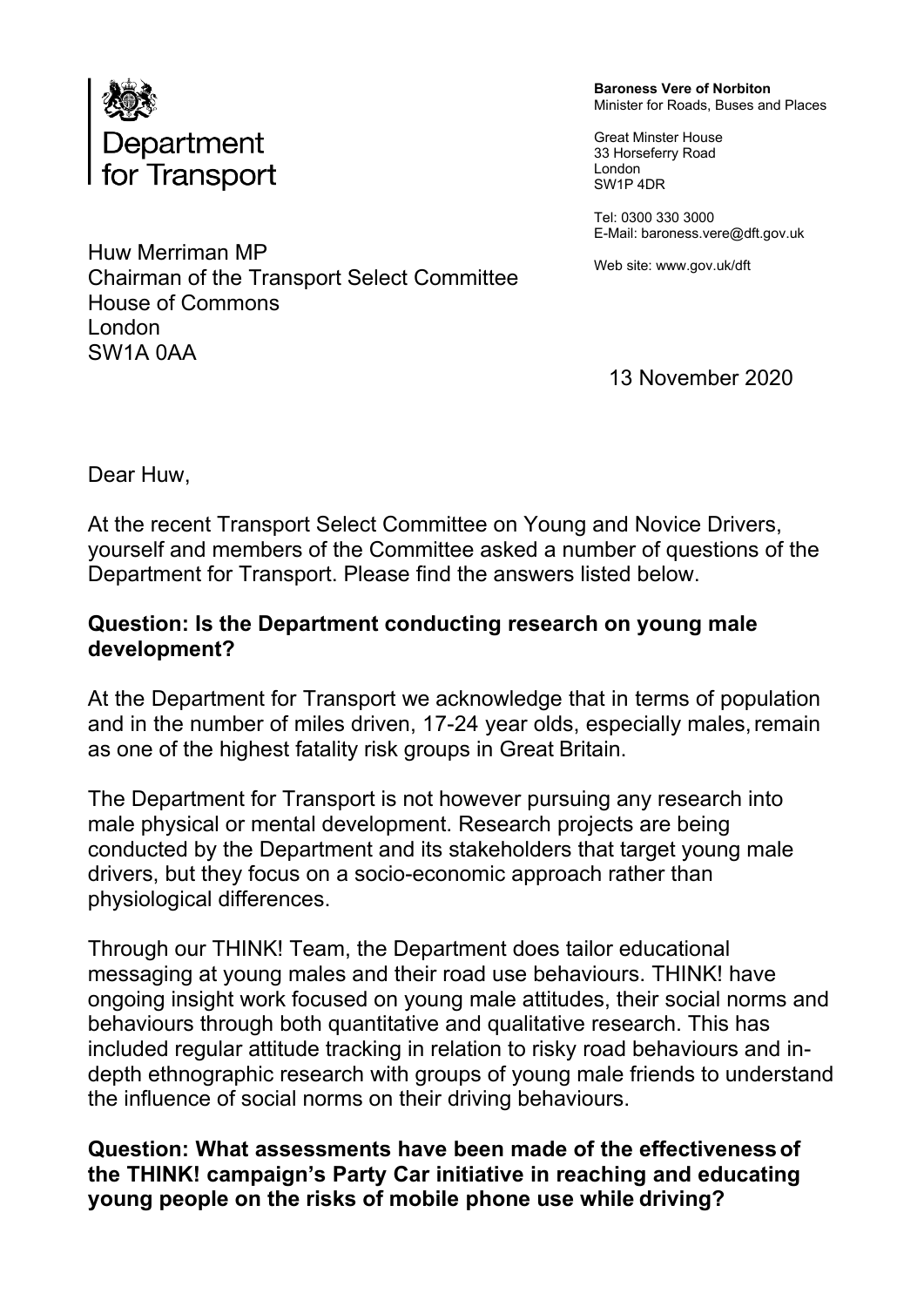Research has shown that speeding increases significantly among teenage male drivers when accompanied by a male teenage passenger, and young drivers are more likely to crash with passengers in the car.

The [Party](https://www.think.gov.uk/campaign/party-car/) [Car](https://www.think.gov.uk/campaign/party-car/) [campaign](https://www.think.gov.uk/campaign/party-car/) focused on the role of passengers in driver distraction. The campaign targeted young males aged 17-24 with a simple message – don't distract your mate while he's driving. Three short videos (shot in vertical format to optimise for channels such as Snapchat and Instagram Stories) and three radio ads each addressed one of the three distracting behaviours: mates messing around, changing music and distracting the driver with a mobile phone.

The videos had more than 5 million views among the target audience across social media, online video and gaming apps, and the radio ads achieved almost 15 million impressions via channels including Spotify and Kiss FM.

A media partnership with LADbible to support the campaign reached 6.1 million people and generated more than 57,000 engagements.

As a result of seeing the campaign, 67% of young males claimed they would be more likely to tell a friend not to distract them while driving, and 63% claimed they would be less likely to distract the driver.

Following the campaign there was an increase in agreement among 17-24 year old men that 'it's dangerous to distract the driver' and an increase in agreement among 17-24 year old men that 'when I'm a passenger I make an effort not to distract the driver.'

## **Question: What data does the Department collect on the number of older novice drivers (drivers over 25 who have less than three years driving experience) involved in road traffic collisions and how doesthis data feed into the Department's road safety policy making?**

The Department for Transport does not collect statistics on crashes within the first year of driving for this group. When it comes to collisions in the first year of driving, Novice Driver information is not one of the routine factors collected through Stats19. This type of information would only be available to us through in-depth studies of the group, such as Driver 2020 for young Novice Drivers.

My officials have contacted the Driver & Vehicle Standards Agency (DVSA) who have also confirmed that they do not hold any official collision data on this road user group.

The Driver and Vehicle Licensing Agency (DVLA) may be able to draw some analysis for this group from their driver records, such as penalty points and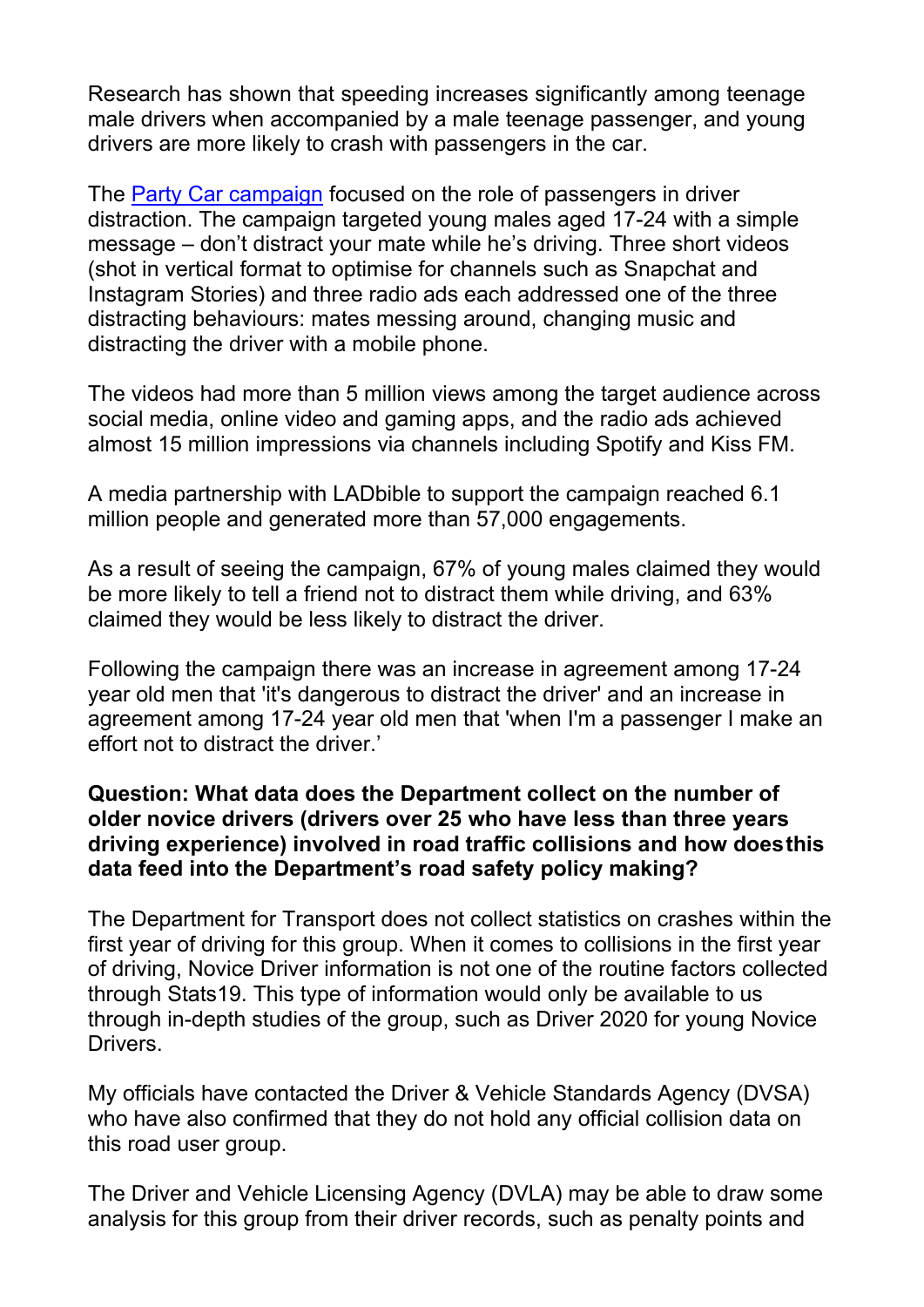disqualifications, which may be able to give us more information on the driver's behaviour.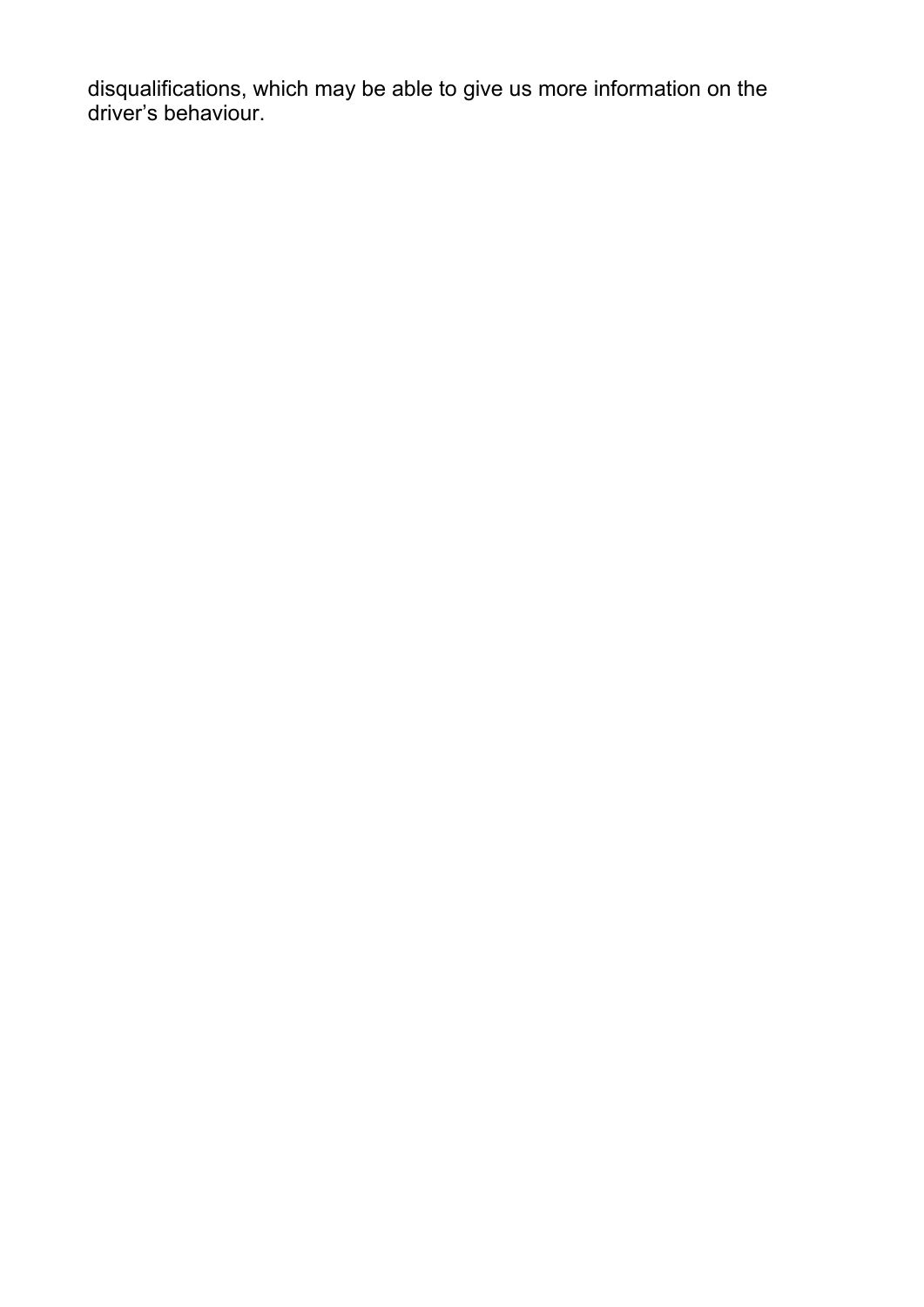I can however confirm the following latest statistics for all drivers in that group.

Drivers aged 17-24 account for 7% of the UK's full driving licence holders. Drivers aged 17-24 are involved in 23% of fatal and serious collisions inGreat Britain in 2019.

Drivers aged 25-34 account for 16% of the UK's full driving licence holders. Drivers aged 25-34 are involved in 32% of fatal and serious collisions inGreat Britain in 2019.

In 2019, there were 40,938 reported road accidents involving a driver aged 25-34 in Great Britain.

The population of those aged 25-34 in Great Britain in 2019 was 8,762,295 and the number of full-driving licences of those aged 25-34 is 6,477,461.

## **Question: What proportion of full licence holders are over-75 and what proportion of fatal and serious collisions is this demographic involved in?**

Older Road Users are one of the Department for Transport's four priority areas for road safety, as set out in the Road Safety Statement published in July 2019. Whilst the number of young road user deaths has fallen over the past ten years, fatalities for all age groups over 60 (60 to 69, 70 to 79, 80 and more) have increased since 2009.

The population of the UK is ageing fast. Prior to the Covid-19 outbreak projections indicated that by 2040 around 1 in 4 people will be aged 65 or older in the UK.

In December 2019 there were 41,080,771 full driving licence holders in the UK, of which 3,074,220 (7.5%) are 75 or older.

During 2019 there were 24,634 fatal or serious accidents that involved a driver or motorcyclist (this excludes accidents that only involve pedestrians or pedal cyclists). Of these, 1,817 (7.4%) involved a driver or motorcyclist aged 75 or over.

## **Topic raised by Robert Largan MP: Hill Starts conducted during the practical driving test**

The hill start is included within the driving test as a test requirement, but not as a legal requirement. This is due to a hill not necessarily being available on every test route at every test centre. If a hill start cannot be conducted, then a further designated stop is carried out so that all tests contain a consistent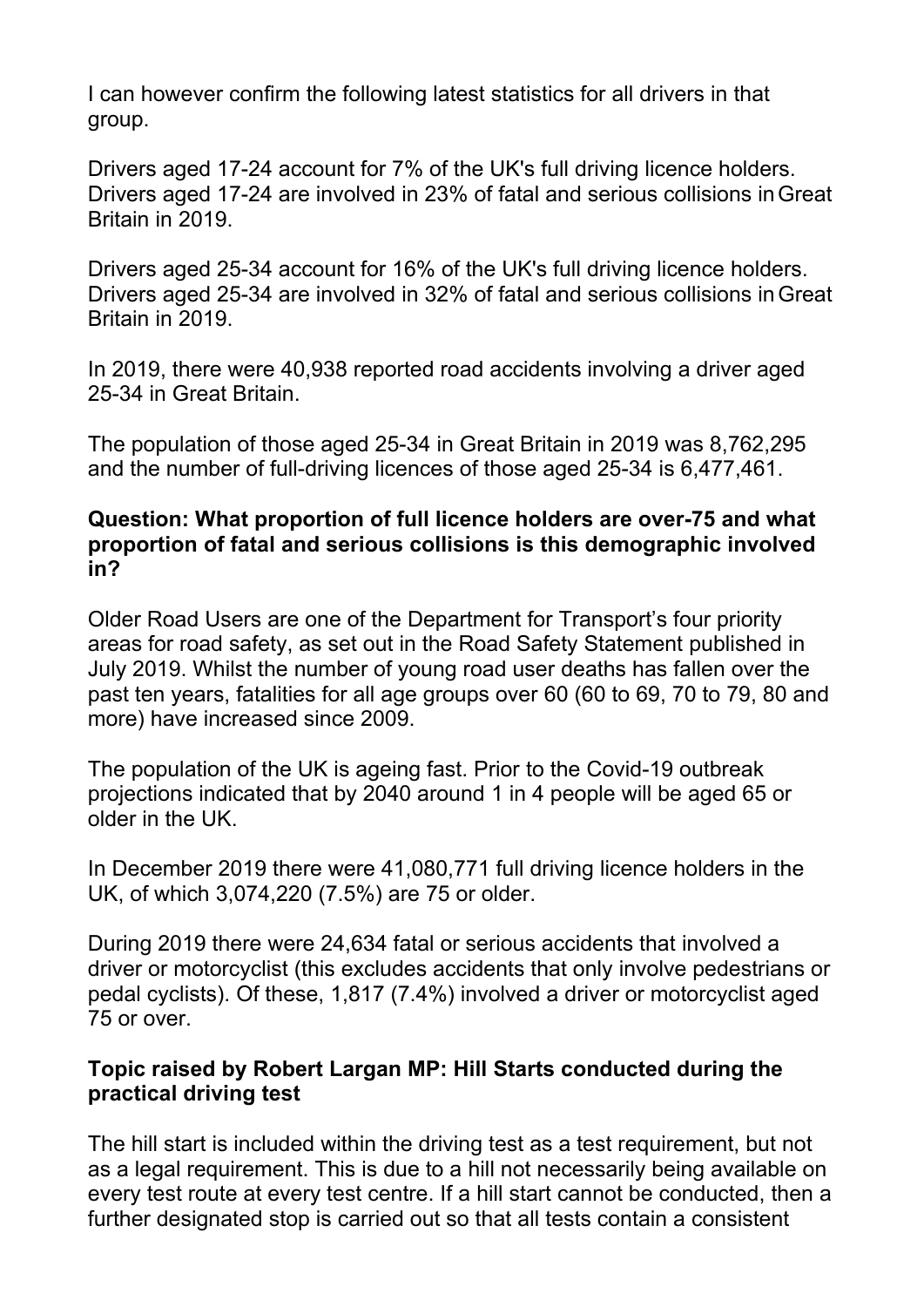number of required stops.